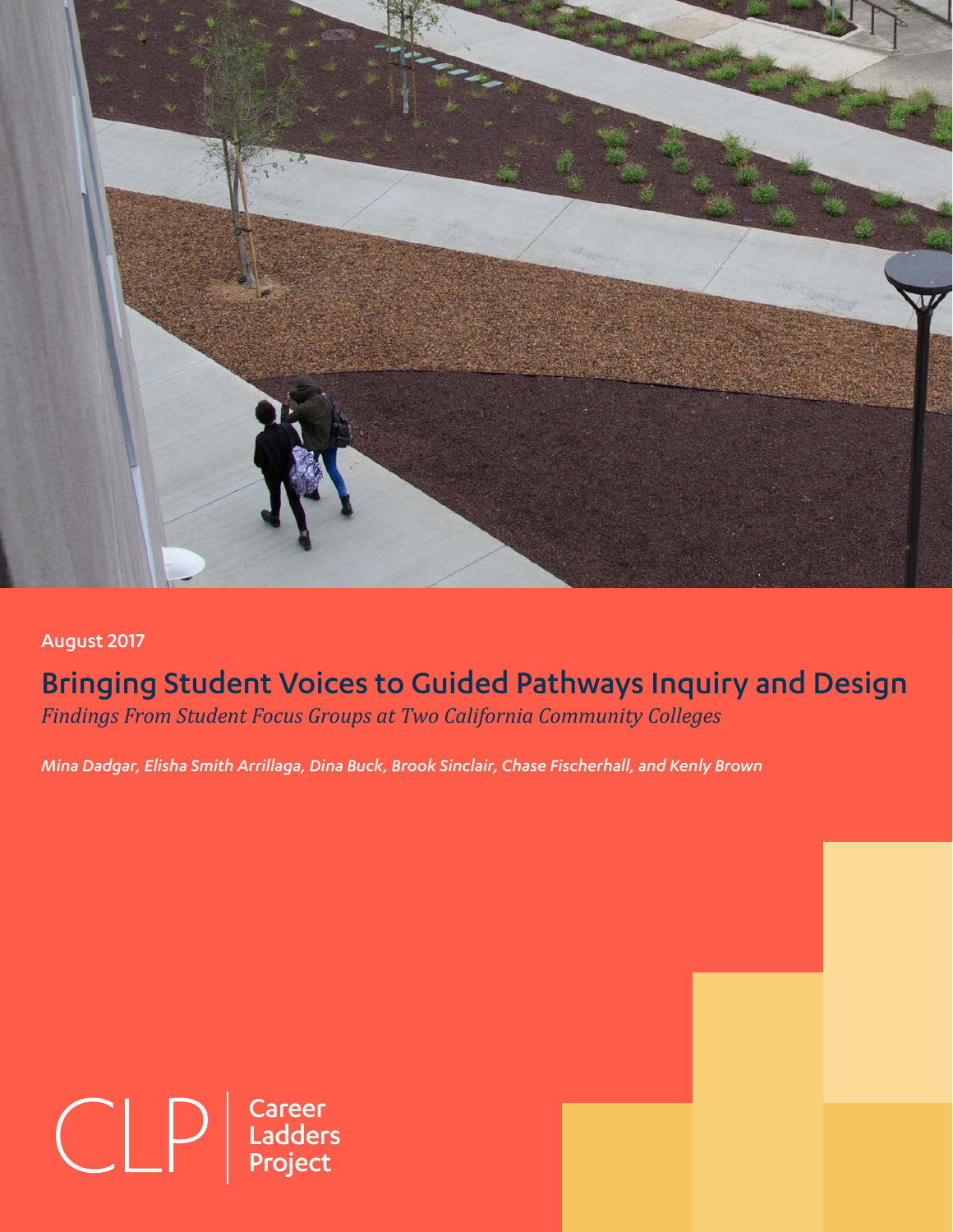## Acknowledgments

The authors would like to thank the staff, faculty, and administrators who worked with us to set up the focus groups, recruit participants, and communicate findings from the focus groups to campus constituents. We are grateful to Linda Collins and Kristina Palmer of the Career Ladders Project for their input and review.

Suggested Citation: Dadgar, M., Smith-Arillaga, E., Buck, D., Sinclair, B., Fischerhall, C., & Brown, K. (2017). Bringing Student Voices to Guided Pathways Inquiry and Design. Oakland, CA: Career Ladders Project.

Career Ladders Project | Bringing Student Voices to Guided Pathways Inquiry and Design

# CLP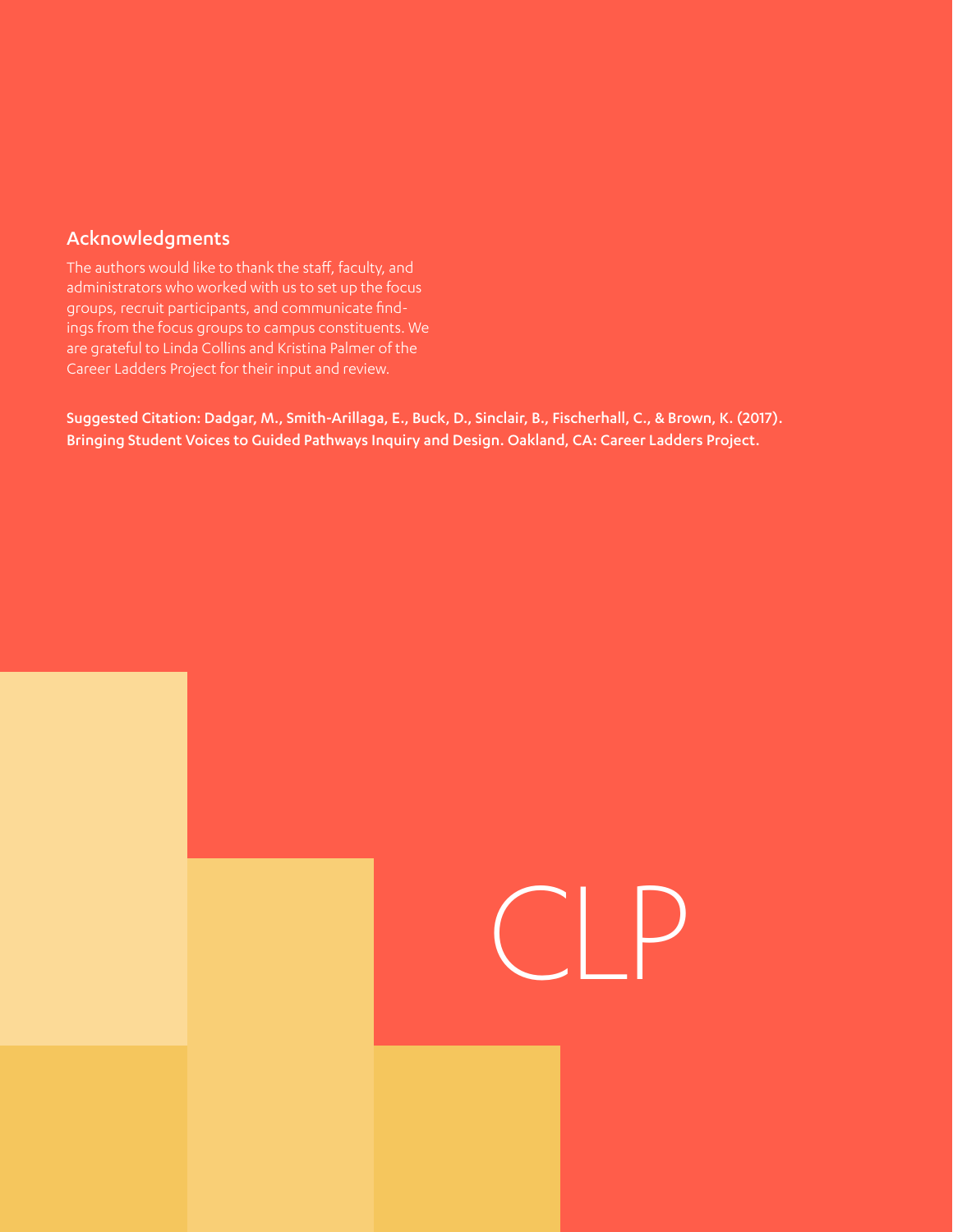## Introduction

Between March and April 2017, Career Ladders Project (CLP) staff facilitated 16 focus groups with a total of 137 students from two mid-size urban California Community Colleges. The goal was to help the two colleges integrate student voices into the inquiry and design of their guided pathways framework. The summary of findings from each college's focus groups were presented to that college's faculty, staff, and administrators to inform their guided pathways inquiry and design process. This report highlights the main themes that emerged from the focus groups to help other colleges seeking to learn from student voices as they engage in inquiry, design, and implementation of the guided pathways framework. In addition, the Appendix includes the interview protocols we used, which can assist colleges in creating their own focus groups.

# Recruitment, Facilitation, and Analysis

Student recruitment was conducted differently at each campus, but at both schools, the process reflected faculty and administrators' interest in reaching a diverse cross section of students, including those who were full- and part-time; day and evening; seeking transfer, an associate degree and/or a certificate. Effort was made to include students coming directly from high school as well as those transitioning from alternative schools or adult education, bridge or on-ramp programs, as well as students participating in different learning communities. These students also varied in their choice of subject matter, from liberal arts to social sciences to career technical education (CTE).

To ensure such diverse representation, additional methods were used to recruit students for the focus groups. For example, faculty and staff reached out directly to some of the students. At one college, a campuswide invitation was emailed to all students, inviting them to sign up for one of the focus group slots. At the other college, faculty in courses with a broad representation of students (such as evening sections of Psychology 100 and Business 100) allowed class time to be used for focus group discussions.

The Department of Planning, Research, and Institutional Effectiveness (PRIE) at both colleges provided us with information about most of the participating students, including their demographics, educational goals, dates of first enrollment, and credits earned.

The focus groups were run by a CLP facilitator, and no faculty, staff, or administrator was present during the conversations. Students were assured that none of their comments or quotes would be attributed to them in our report. Student focus group discussions were recorded and transcribed, and the results were coded and analyzed. To help with recruitment, students at each college were told that findings from focus groups would be used to make improvements for students. In addition, to thank the students for their time, they were offered refreshments and bookstore gift cards.

Students were asked what their process had been in selecting majors and choosing courses, what resources had been helpful in navigating their college experiences, and what other related help they felt they needed. When time allowed, students were also asked if they knew of anyone who had dropped out of college and why that individual had left. For the list of focus group questions (focus group protocols), see the Appendix.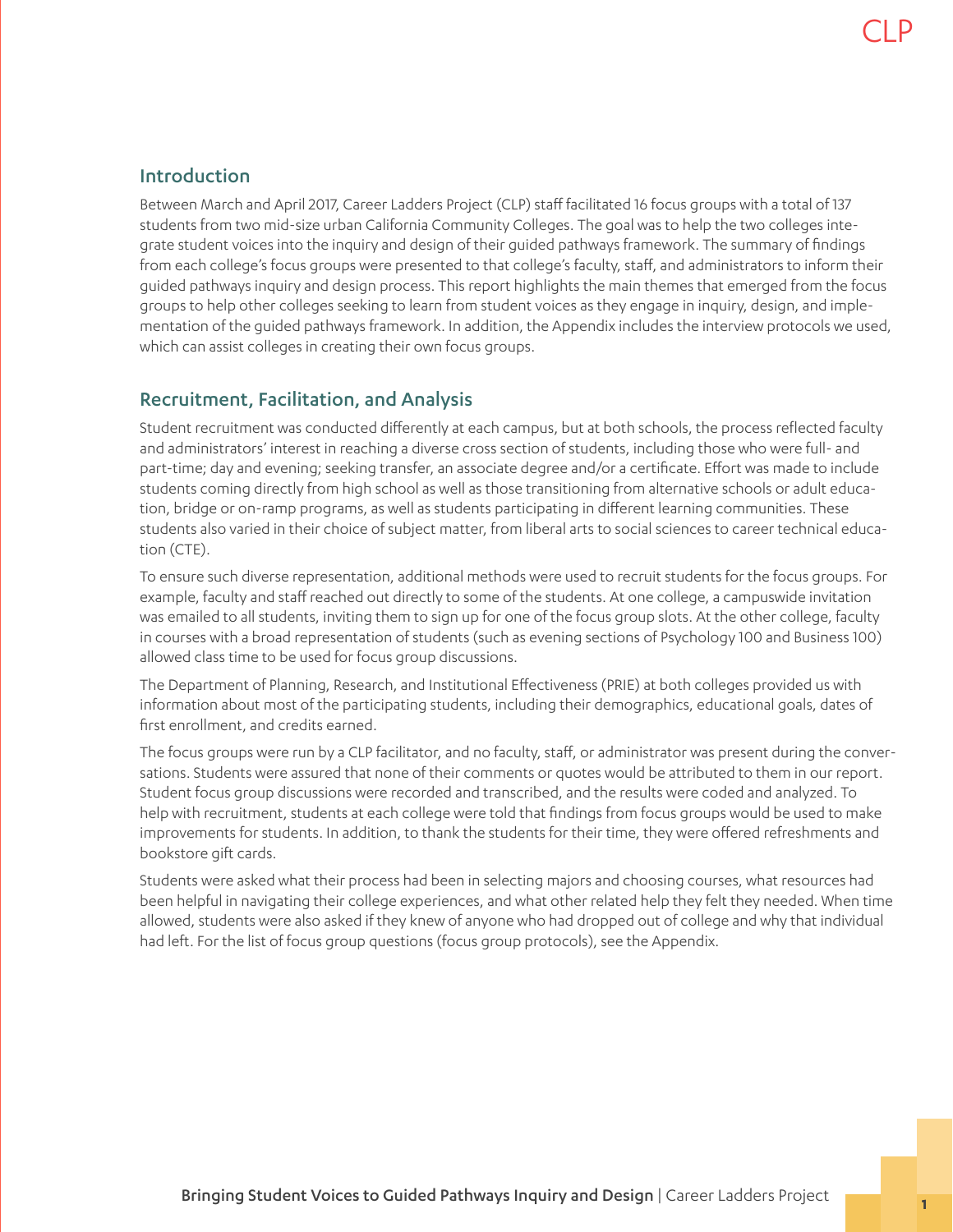In this section, we summarize the main themes from the student focus groups and, where possible, include examples and student quotes to amplify those themes. Generally, quotes we chose to highlight reflect a shared sentiment among students.

# **I. Many students find choosing a major to be challenging.**

Many students had difficulty selecting a major upon entering community college and attributed this to factors including a lack of clarity about their career goals, an inability to identify their strengths and interests, unfamiliarity with career exploration opportunities on campus, and not knowing how different majors connect to possible careers.

#### **Generally, we were able to arrange students' questions about selecting a major into the following categories:**

a. What are my career options? How do I get more information about those careers and about whether I'd be successful at those jobs, or enjoy them?

b. What are the different types of jobs to which various majors would lead?

c. Is the major I am pursuing "practical," in terms of my ability to find a job with a decent salary later on?

*"I know a lot of people who have been here for five or seven years, and they switched their major so many times, and that is why they are here for so long…and I think that happens so often because there isn't really someone to sit down with them and say, 'Here, these are your strengths, these are careers that would be really good for you, and these ones aren't.' So, that's why they keep jumping around…."*

*"I was thinking of having actual externships instead of waiting until you're done with your course to do it, like having externships for each major to be able to see what people do."*

*"…there is a [web]site or two that I wish I had known [about]…it basically lists all these careers, and how much they're growing, and how much the top and bottom earners are, and what are important aspects of that job or careers in that [field]. And I think if I'd been able to look at that more, that would have been more helpful instead of waiting six years [to] do it."*

In an attempt to choose a major, many students said they tried out a variety of classes. While some students didn't mind this process, others felt they were "wasting time and money." Some students shared that taking different courses at the very start of college helped them know what they did not want to pursue as a major field of study. However, the majority of students said that sampling various courses was not helpful to them.

The following quotes from students reflect common themes in response to questions about selecting a major upon entering college:

*"At least for me, it was a lot of not knowing where to go. Like communications. Okay, where do you go from there? Do I become a professor? Do I work in TV? What kind of jobs do people have? It sounds corny, but are they happy in those jobs?"*

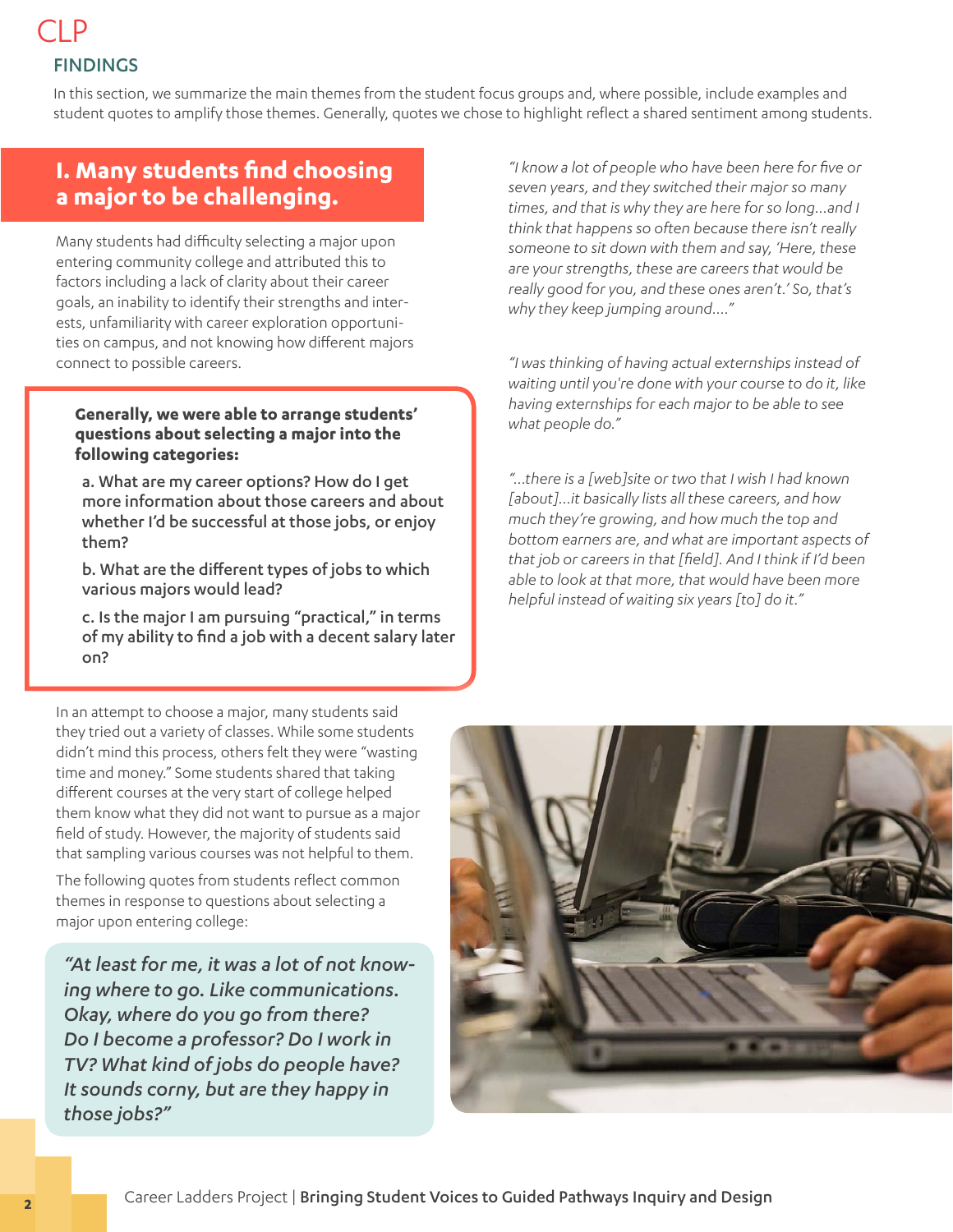In the focus groups, students listed several ways colleges could better support them in their pursuit of choosing a major and discovering how that major connects with various careers.

#### Students suggested the following resources to help them choose a major:

- a. College events and activities that include:
	- Guest speakers
	- Daylong seminars, workshops, and career fairs
	- Shadowing/ internship/externship opportunities early in their programs
	- Opportunities to network with students who have similar interests

b. A course that provides an overview of different majors and how they link with careers

c. Opportunities for incoming students to take tests that help them clarify their career interests, such as the Myers-Briggs Type Indicator (MBTI) personality test or the Strong Interest Inventory (SII) career assessment test

# **II. Choosing courses and getting into the right ones is often challenging.**

We asked students how they went about deciding which courses to take each semester and what worked well or needed improvement when it came to signing up for them. A common theme was that the courses they needed were often full.

*"I think also if there was a [clearer] path for people who had decided on their majors, there wouldn't be such an overflow in classes… If there's a clear-cut path for what classes you should be taking, then [the college will] understand the ratio of students taking classes..."*

The majority of students said they had sometimes been unable to enroll in a class they needed and had to face a frustrating waitlist process that failed to prioritize students who required the course to complete their studies. Many students also shared that there were limited time slots for the classes they required or that the courses weren't offered during the semester when they needed to take them. Sometimes class times conflicted with students' work schedules.

*"That's what I planned, to come and get everything done in two years, and then I'll transfer out, but it's kind of hard because when you're working and trying to go to school, it's not that easy when most of the classes you have to take are during the daytime..."*

Another common theme among students was selecting courses that wound up not counting toward their degrees. Most students felt they had, at times, mistakenly selected courses because of a lack of clarity about which ones counted toward their majors or which courses fulfilled multiple requirements for their majors. Many students remained unsure about the course requirements for their majors even after visiting with a counselor. Some students commented that they had to meet with several counselors to find one that knew their program well and could speak to the course requirements.

Some representative student comments included:

*"… I feel like I did as well [as I could], not knowing that there was a class that would have met both requirements that I could have taken, and I just didn't know about it."*

*"I found it really hard to find classes because I'm a big fan of not wasting time. So, I was like, 'I'm not going to take anything I don't need to take.' It was really hard."*

Not all students found it hard to select the courses that counted toward their program requirements. For example, students in specific CTE programs felt their requirements were clear, and said they always were able to register for the courses they needed. Students in the cosmetology program also seemed to avoid the class sequence confusion and enrollment challenges that other students faced, and they felt a sense of community because they went through the program as a cohort. They shared that, because they had a set series of required courses, it was clear to them which ones they needed to take each semester, and that they were always admitted to the classes they needed.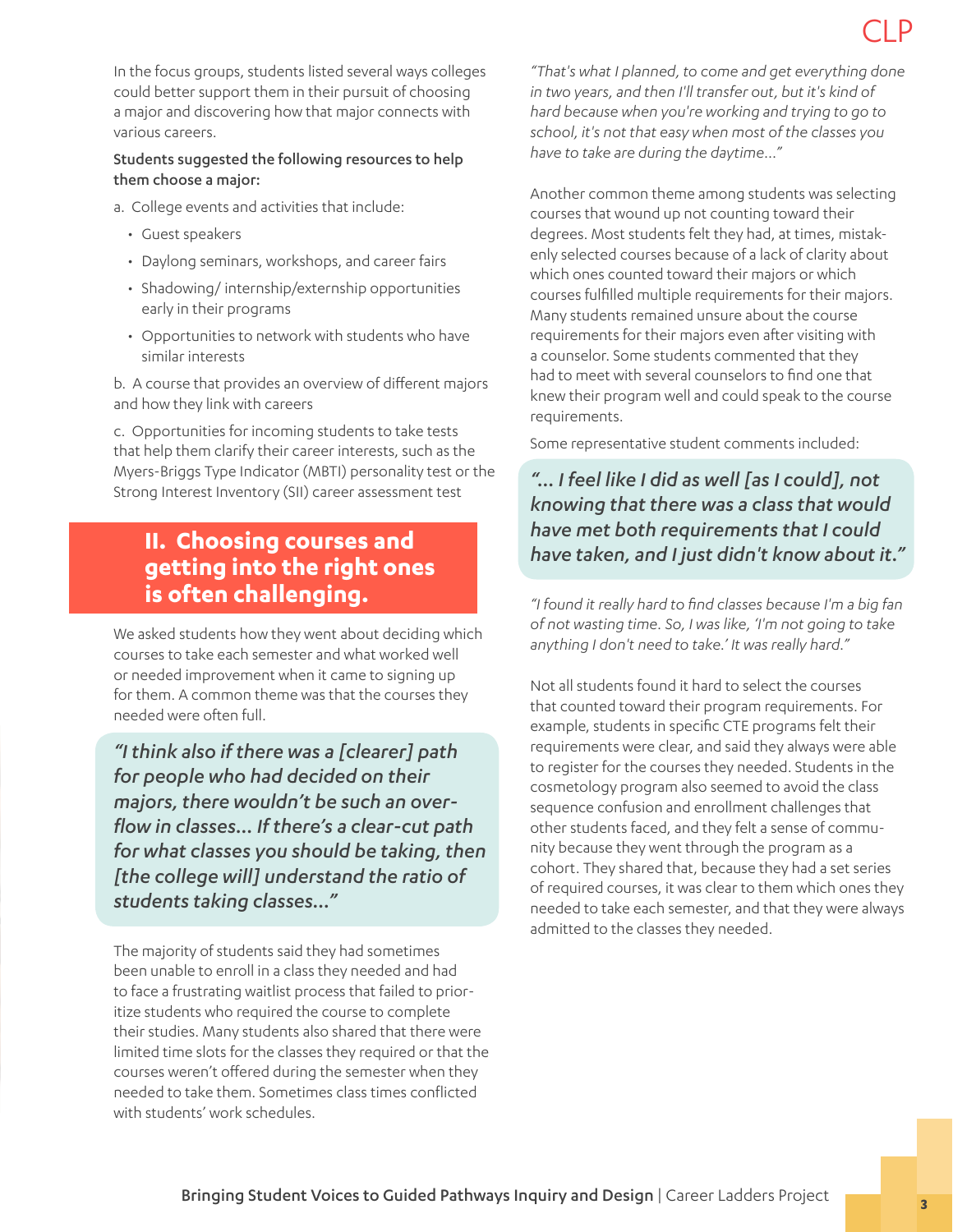**III. Students value support services when they can access them, but many are unaware of the wide range of supports available.**

Students who were able to take advantage of campus resources and services found them helpful. Some examples of resources that students valued include: learning centers, disability resource centers, career centers, transfer centers, tutoring centers, and learning communities, as well as financial support, scholarships, free tuition, and transportation. At the same time, many students felt their schools could do a better job of referring them to and raising awareness about these services. Many of them said it had taken a long time for them to discover these supports, and others said they weren't aware of them until others in their focus group mentioned them.

*"I found out about a lot of resources after the third or fourth semester, and I'm like, 'Wow. These exist. It's too late for me to join that now.'"*

*"And I never knew there was this special English class…, and it's a whole operation, like a small little microorganism that is operating where actual English professors are tutoring students to write papers. And it's all organized, and they have a section that's just all quiet room, lots of computers, and then they have a section where you can talk, and they're tutoring. And it's like, I had no idea these little gems were in this school. So, I think a big thing for me is every time I find some gem, it's like I never knew this was here, and so I don't know if it's because they just say the class description, but they don't really say what the environment's like or how does it work. I don't know. It's just [that] getting information, I've noticed, has been really challenging."*

*"People just come in and out, and of course they're not going to run into these services…because they're not looking at bulletin boards or their email, they're just trying to get in and out…."*



 **IV. Students would prefer to see the same counselor every time and would like to see counselors who specialize in their area of interest or major.**

Even though we did not explicitly ask students about their experience with counselors, students discussed the topic extensively. While many students said they found counselors to be helpful, there was quite a bit of variation in students' perceptions about the quality of support their counselors provided. Many students mentioned that their counseling appointments were too short to get the information they needed. Another common concern was that counselors have limited specialized knowledge in a specific subject area and, as a result, weren't effective in helping them with critical tasks like career exploration, choosing a major, or understanding the content of specific courses. Several students said they wished they could see the same counselor every time so that they did not have to "reinvent the wheel" when seeking advice from someone new. Others thought having counselors assigned to a specific subject area or department would be helpful.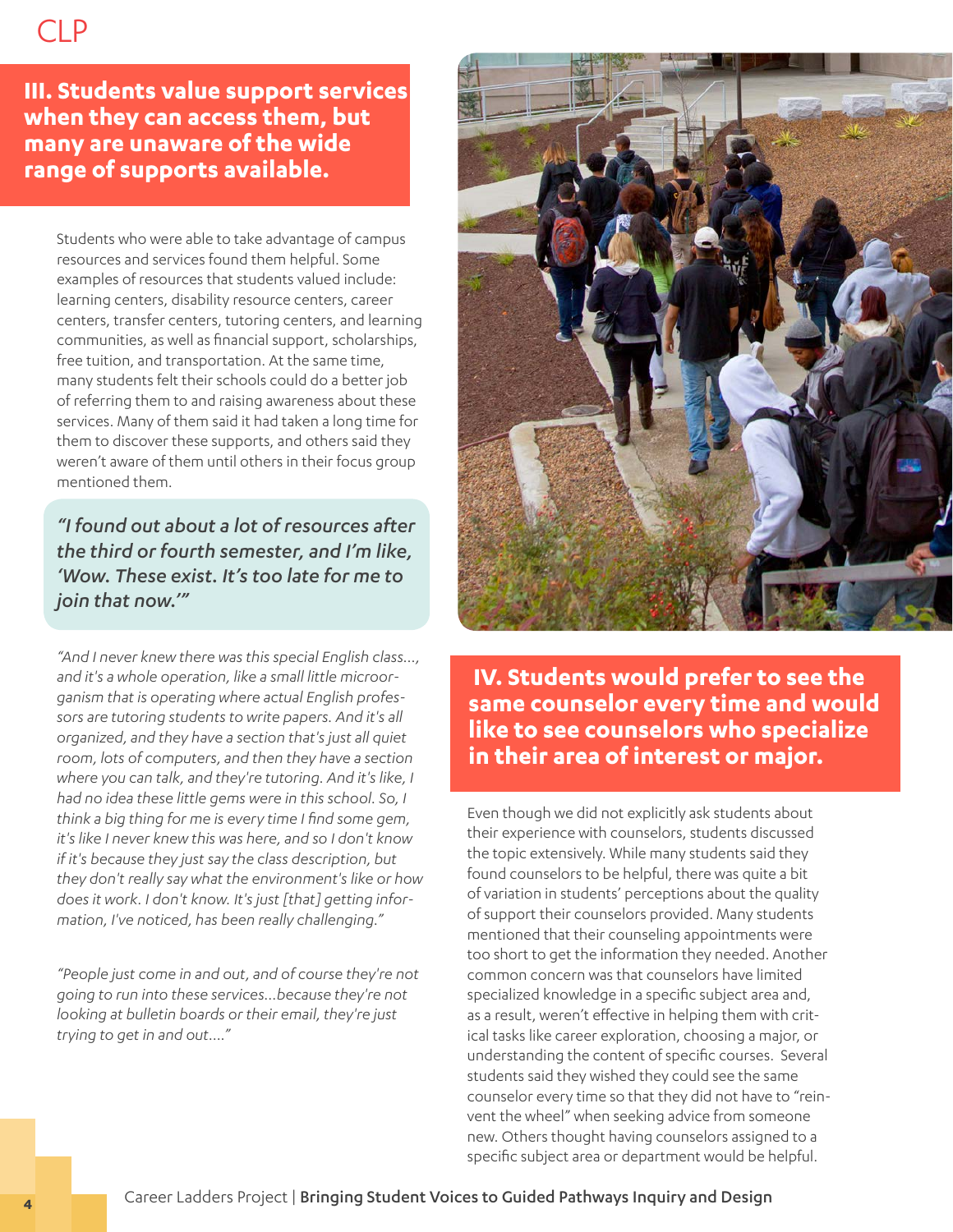Some students also found that when it came to getting advice about careers or specific courses in a program, information from instructional faculty complemented what they had learned from counseling faculty.

The comments below are reflective of students' thoughts and counseling experiences:

*"The counseling was great, the information they gave me and all that, but the time you have to talk to them is very limited. You barely get like 10, 15 minutes...sometimes you have to wait for a week to get an appointment."*

# *"…my first year here, I just rotated [among] so many different counselors…It was hard for me to just get one concrete thing..."*

*"I was thinking about the [idea of having] counselors who are almost specialized in a certain area…a counselor for the science department, a counselor for the art department, a counselor for, let's say, kinesiology. Or, it could be broader, or more general. I feel like that would be a lot more helpful,… so that they can take time to kind of see the classes in those areas, so that [counselors] can help the students better, and that way, the students can be guided toward a more specific route rather than such a broad route where they'll waste time."*

*"Yeah. Since I've been here, I've met three counselors. The first one's probably the one that was the most helpful. The other two knew about as much as I did about the program… They told me, 'Okay. Well, which one of these classes do you want to take?' And all [the course catalog is] showing me is the code and the class. I'm like, 'Okay. Do I close my eyes and pick one, or…?"*

**V. Students yearn for a sense of community and peer connection at their colleges. They also seek culturally relevant curricula and diversity in their educational experience.**

> A theme repeated by many students was the importance of community at their schools, and how it contributes to their morale and sense of belonging. Conversely, other students said they felt a lack of community in their college experience and yearned for it. As with the topic of counseling, we did not ask

students in the focus groups whether they felt a strong connection to their college communities and peers, but the subject emerged nonetheless.

Students expressed not only a longing for community, but also for a connection to other students to gain support and advice, and especially to peers with similar career interests or majors. Some students were interested in peer-to-peer mentoring, saying it would be inspiring and helpful to hear stories and get support from students ahead of them in college, and to have candid conversations with them about the college experience.

Representative student comments included:

*"I feel like one of the biggest things that's missing is a celebration of culture. Not just ethnic culture, but, I mean, even within each major there's a certain kind of unity. If we're able to create those kind of spaces at events rather than just [in] offices, and have that kind of network and start building them off each other, I feel like that would promote education, in general, and [having] students stay on campus…"*

*"But something that I would find helpful is to have a club that's dedicated to a specific major. Maybe having a sociology club or a nursing club where you can kind of come together and share ideas and share different internships that you see that would help someone else, and to kind of have a friend that's going on the same path, so you guys can kind of balance out and then help each other, be like, 'Oh, you're taking that class? How was it? Should I take that class as well?' Stuff like that."*

*"One thing that would help me, I think, is to set up study groups...or even [to have] a classmate that is at your level to help you along—somebody you can communicate with and deal with to try to keep you motivated."*

*"…when I joined student government, I felt like I was surrounded by people who had similar goals and a similar drive, especially with regards to transferring, where we wanted to transfer, and just an overall sense of motivation. And I felt like I had these people to help me to figure out how to get to where I wanted to go, which was really beneficial, but I didn't even know that we had a student government until last semester."*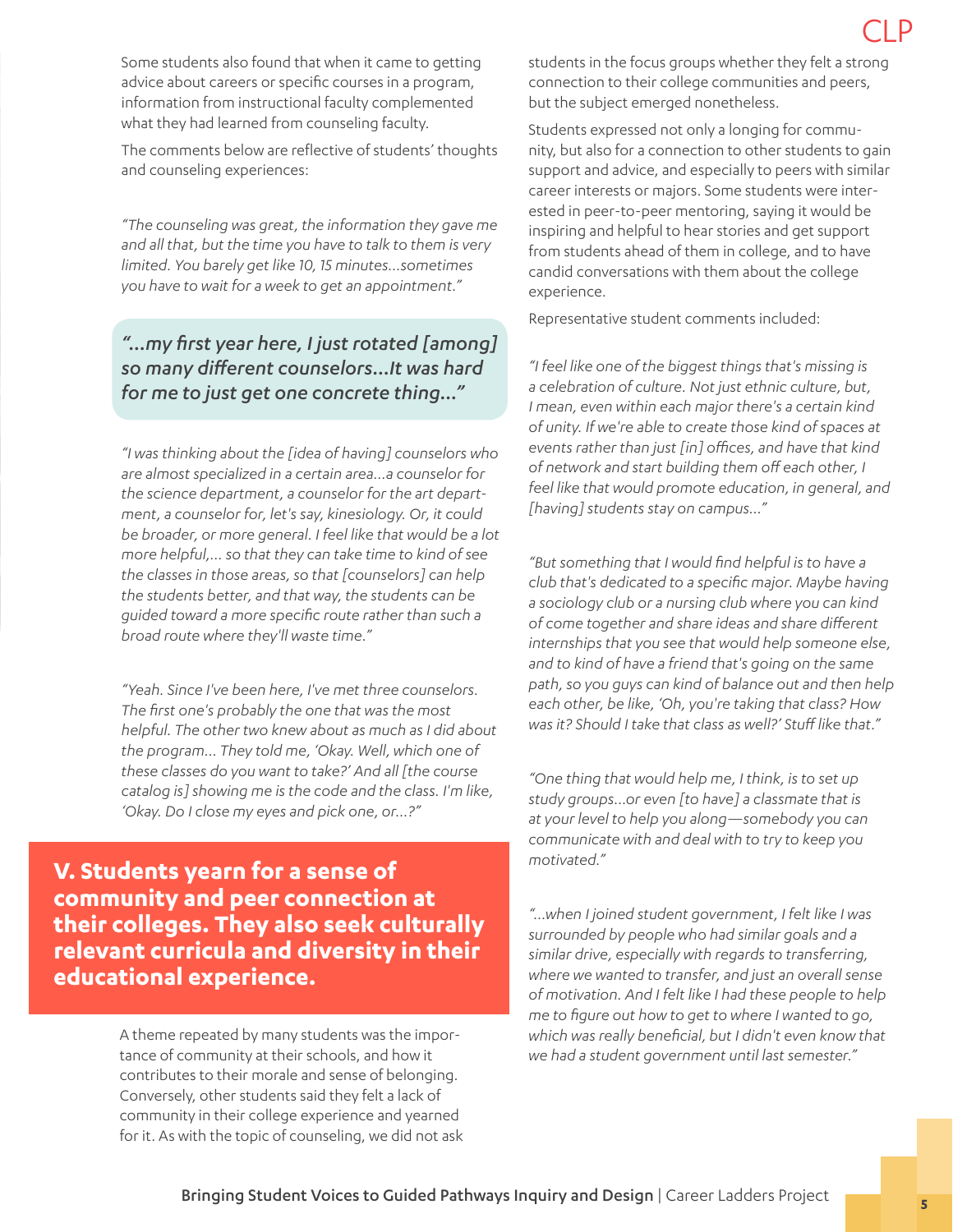# CLP

Some students talked about their appreciation for belonging to learning communities, where they found helpful resources, mentoring, and culturally relevant curricula. But several mentioned that they wished this experience with culturally relevant curricula and other resources could extend beyond their specific learning communities and be incorporated into all subject matter and their entire college experience.

*"…through my learning community I got to know about so many resources here on campus..."*

*"I wasn't even going to go to college until [name of learning community] reached out for me. So, that's one thing. It's the reason I'm here. And then, two, when I first signed up for college, I was like, 'What am I doing? This is so not my thing.' I've never been good in academic systems and stuff. And then I came here, because you have to have a once-a-week meeting. And everyone in the club was really helpful, and that was a good support system within itself."*

*"I remember the first day of my first English class I was going to sign up for. The teacher asked us, 'Everyone write down on your paper like what do you want out of this class.' I remember saying, 'I want to read a book by an author of color because I never got to do that in high school,' …and then [I] saw our books were about some white guy climbing Mount Everest …and then I went to the bookstore, and I saw that this one other teacher was teaching about mass incarceration… I changed to take that class…, but I wish that this had happened sooner, and I wish that it happens more often."*

*"I remember saying, 'I want to read a book by an author of color because I never got to do that in high school,' …and then [I] saw our books were about some white guy climbing Mount Everest …and then I went to the bookstore, and I saw that this one other teacher was teaching about mass incarceration… I changed to take that class…, but I wish that this had happened sooner, and I wish that it happens more often."*

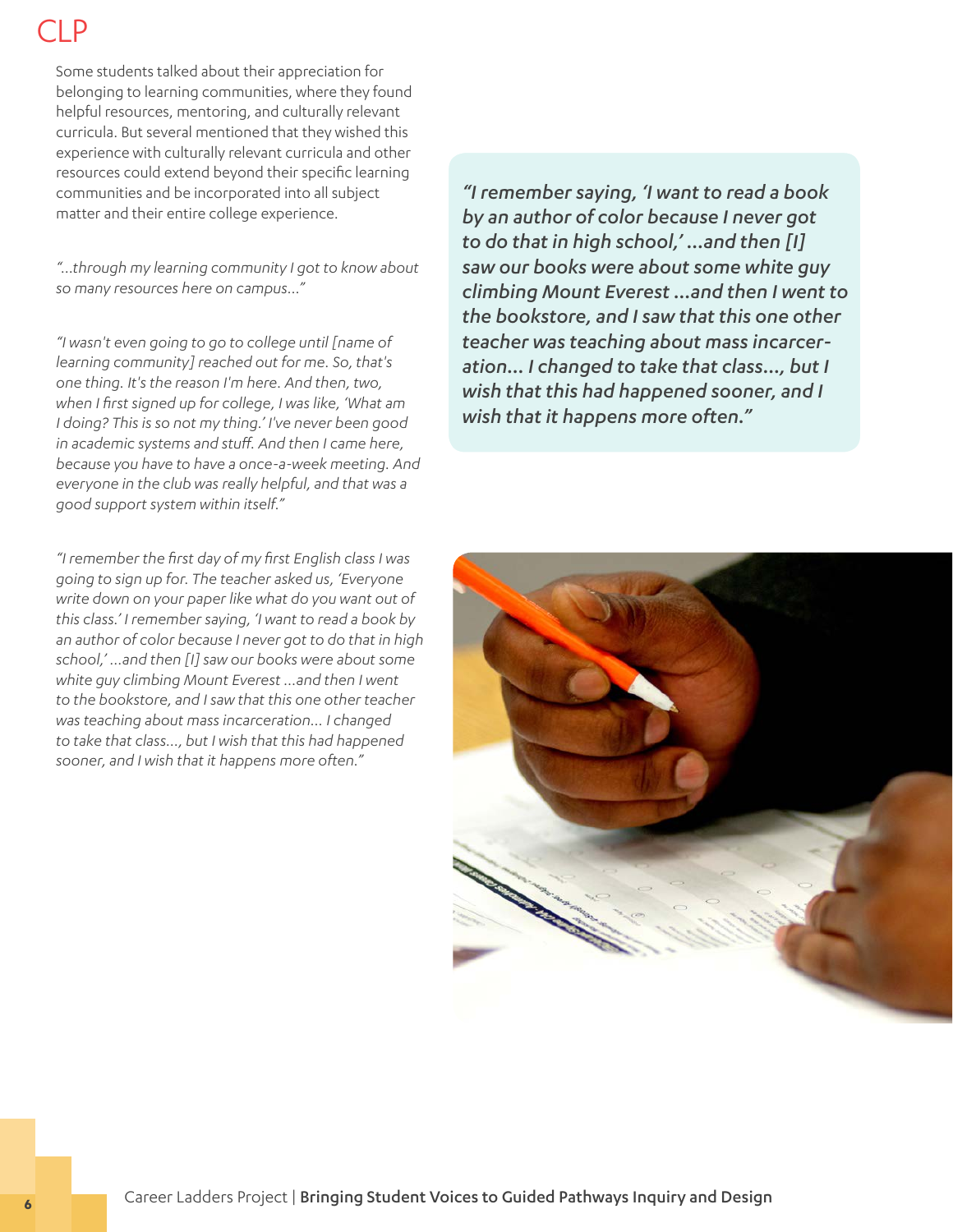# SUMMARY OF FINDINGS

To summarize, some actionable findings for colleges, from the student perspective, include the need for:

#### Guidance in choosing a major and understanding its connection to various careers

• Many students said they were not prepared to identify a major field of study at the beginning of college because they lacked knowledge about the careers they could attain by pursuing particular majors. Students in the focus groups recommended that the colleges provide an introduc-<br>tory course on career exploration that would include information on choosing a major. They also suggested that their schools invite guest speakers on the topic and provide workshops, hands-on opportunities, internships, and job fairs. Students felt these activities and resources would help provide them with a better, more tangible understanding of their career choices, the subject matter required, and the salaries they could expect in those jobs, as well as offer them opportuni- ties to discover which careers they would find fulfilling and enjoyable.

• Students who had visited their college's career center felt they had benefited from tests like<br>the MBTI and the SII as a first step toward clarifying their career interests. They suggested incorporating these tests into an activity or a class that all students would automatically participate in upon entering college.

• Students wished they had more information about how various majors are linked to different careers, as well as about salary ranges for different careers.

#### Clearer course sequencing and more course availability

• Students expressed that they are not always able to enroll in the courses they need when they need to take them, and that the wait list process is frustrating.

• Many students have taken one or more courses that ended up not counting toward their majors. They also were unaware courses could fulfill more than one requirement.

• When students were clear about course sequence, they no longer enrolled inadvertently in classes that might not be optimal for their progress toward a degree.

# Better awareness of support services and counselors with academic specialties

- Existing supports, including the various resource centers, are extremely helpful to students.
- Students wished they had known earlier about available resources.
- Students wanted to keep the same counselor throughout college, and also recommended that counselors be specialists in specific programs or fields of study.

#### A sense of community on campus and peer-to-peer support

- Students longed for a stronger sense of community on campus.
- Students felt peer-to-peer connections, mentoring, and study groups would be inspiring, especially if organized by major or area of interest.

• Students felt they greatly benefited from being part of learning communities, especially to hear about resources and to receive mentoring and peer support.

• Students wished the diversity and culturally relevant curricula that were part of their learning communities could be found throughout their college experience.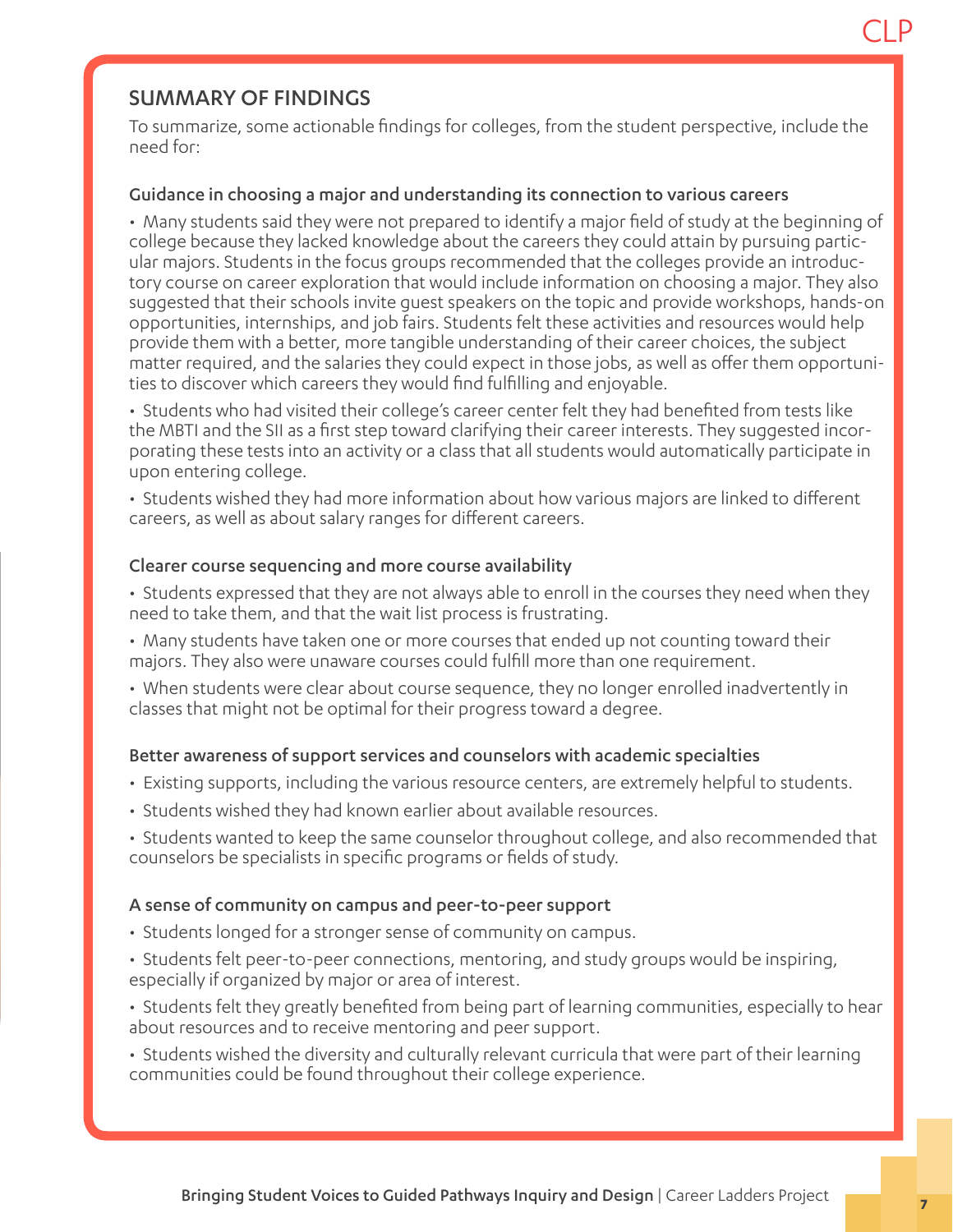#### Appendix: Focus Group Protocols

#### Introduction

Thank you for agreeing to talk with us today. We have been asked to include student voices and experiences in discussions with your college's leaders and faculty about how the college can better serve students.

Would it be OK to record the conversation, so that we can capture your ideas as you present them? As we write this up, we will not be using your names. We want you to know that we think everything you have to say is important, and we are here to learn from you and your experiences here at College X.

We would like to hear from everyone, whether your experiences are similar to or different from others.

#### Focus group questions

#### Introduction

1. Let's go around, introduce yourself, and please just tell us a little bit about why you decided to go to college.

#### Choosing a major

2.How many of you have chosen a major already? How many of you feel you have not made a decision about your choice of major yet? (Look for a show of hands, say the number out loud for the recorder)

3. Let's begin with those of you who have decided on a major already. How did you go about making that decision?

Probes:

- How long did it take you to choose a major?
- Have you changed your major along the way? (Look for a show of hands from people who changed their major multiple times)
- What was helpful in exploring what your interests were?

4. For those who have not decided on a major, how do you think you will go about making the decision?

Probes:

- How much do you know about your areas of interest? What other information do you need to make a decision?
- 5. What do you think the college could do to help you and other students decide on a major early on?

#### Choosing classes

6. How do you decide which courses to take?

Probes:

- Do you know which courses you need to take next semester? If not, how will you find out?
- Where can you get the most helpful information on which courses to take every semester?
- What has been your experience in choosing courses? Can you usually register for the courses you need?
- Are you able to get the advising/counseling that you need?
- What do you think works well when it comes to choosing your courses every semester?
- What do you think could improve?

#### Closing

7. Do you know anyone who has had to stop or drop out before finishing their program? Why do you think that happens?

8.What kinds of things can the college do to help students overcome their biggest challenges and stay in school?

Now, we are close to the end. We have talked about a lot of things. Let's take a moment to think through what might be most important when it comes to helping more students hang in there and finish their programs of study or degrees. Let's go around and share any final thoughts you may have on this—maybe something we talked about, or something that just occurred to you.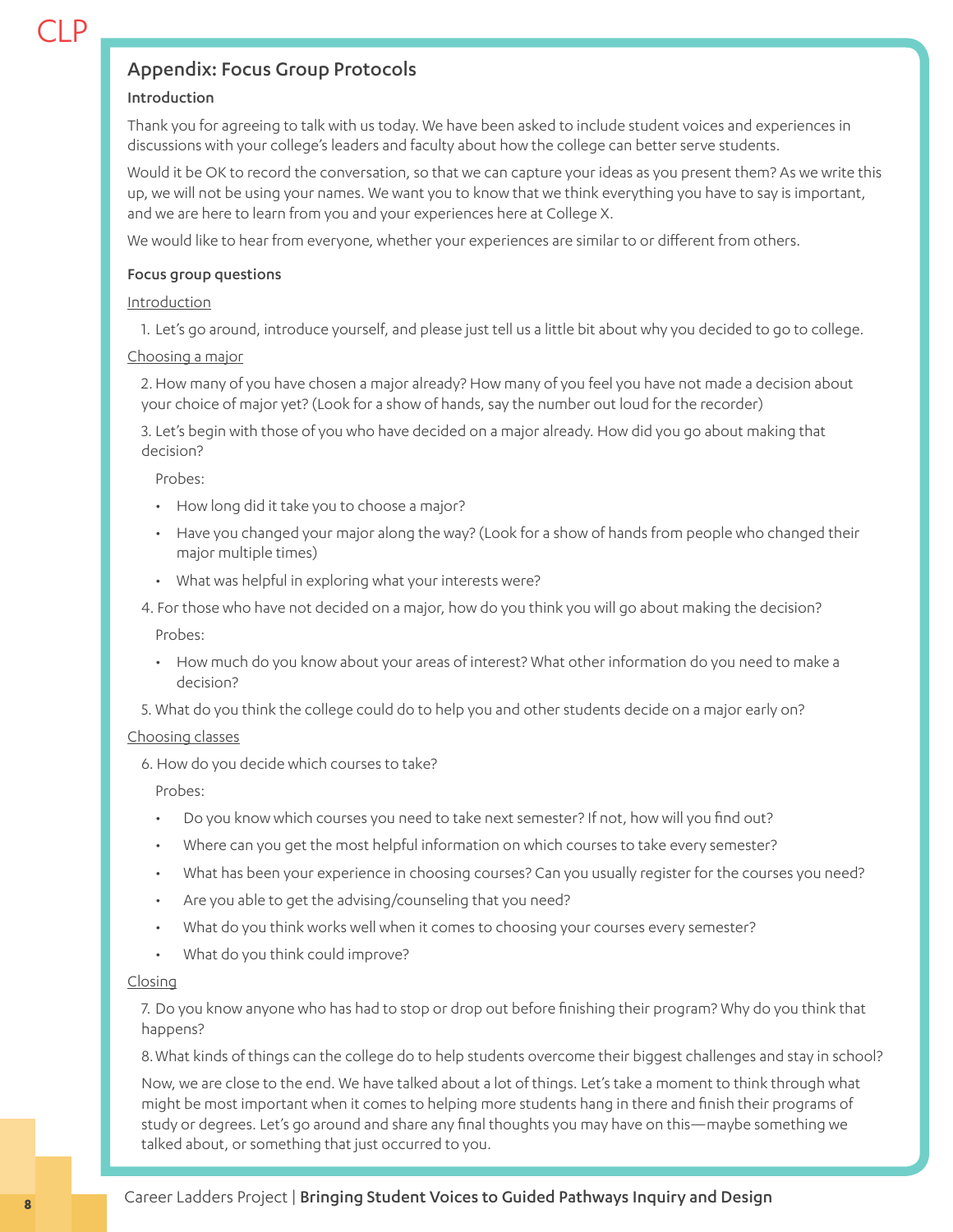